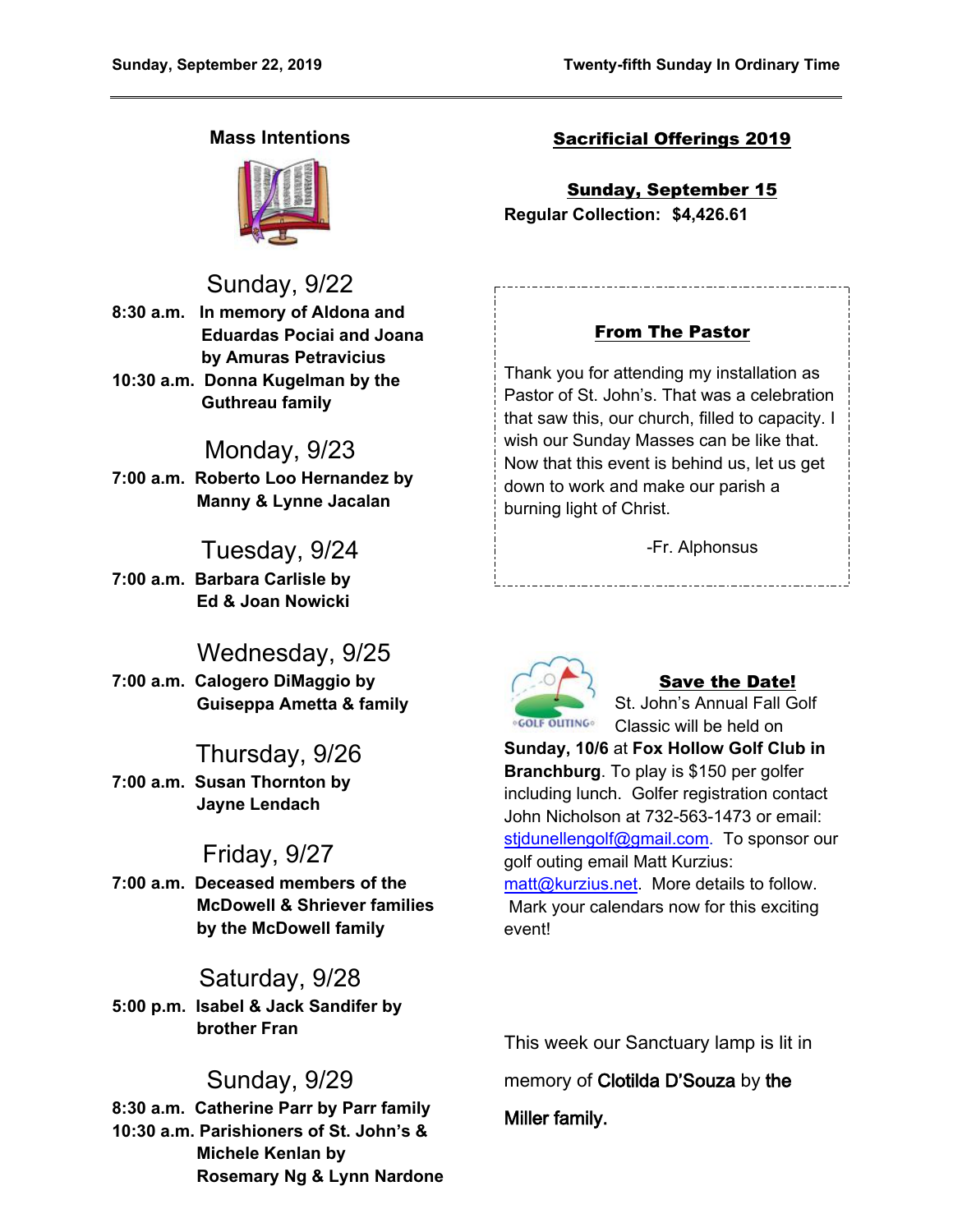This week our Chapel candle is lit in memory of **Jim McLoughlin** by **his parents.** 

## **Our Home Bound Ministers**

Thank you for your participation!

#### St. John Food Pantry

Our Food Pantry is in need of the following: dry pasta, rice, cereal, canned tuna and chicken, low/no sugar canned fruit, no/low sodium canned vegetables and soups, tomato sauce and fruit juice. Food donations support our parish food pantry, for our neighbors in need as well as FISH Food Pantry on New Market Road in Piscataway. Thank you for your continuous generosity.

#### Social Concerns

Do you know a needy person or family? Could one of your neighbors benefit from assistance with food and/or other essentials? Please call the Pastoral Center, 732-968-2621, in confidence, and we will do whatever we can to help. Please continue to bring men's toiletries, tooth brushes, and large and medium thongs or slippers for the Ozanam Men's Shelter. Articles may be left in the vestibule. Thanks for not forgetting the "guys".

#### Time, Talent and Treasure



Fostering stewardship is a way of life. Everyone benefits from the sacrificial gift one makes of his/her time, talent and treasure. We gratefully acknowledge and salute:

St. John the Evangelist Parish, Dunellen presents... **Kick Start Your Faith!**

Feel like you need a spiritual boost? Don't remember or understand some Catholic basics? What's the big deal with Reconciliation? Is the Eucharist a living thing in your life? Join us for a 4-week program to help you rejuvenate your faith. **Wednesday evenings ~ 6:30-8pm in the Church.**

### **October 23, 2019 Clarifying the Misconceptions**

(The Immaculate Conception, The Incarnation, The Ascension, The Assumption, Purgatory, Limbo, Transubstantiation, etc.) *Presented by Rev. Msgr. William Benwell, St. Mary - Stony Hill, Watchung*

#### **October 30, 2019 The Role of the Saints**

*Presented by Rev. Edmund A. Luciano, III, St. Bernard of Clairvaux, Bridgewater*

### **November 13, 2019 The Mercy of Reconciliation**

*Presented by Rev. Msgr. John Fell, St. John Neumann Pastoral Center, Piscataway*

**November 20, 2019 The Eucharist Alive!** *Presented by Rev. Msgr. Charles Cicerale, St. James, Woodbridge*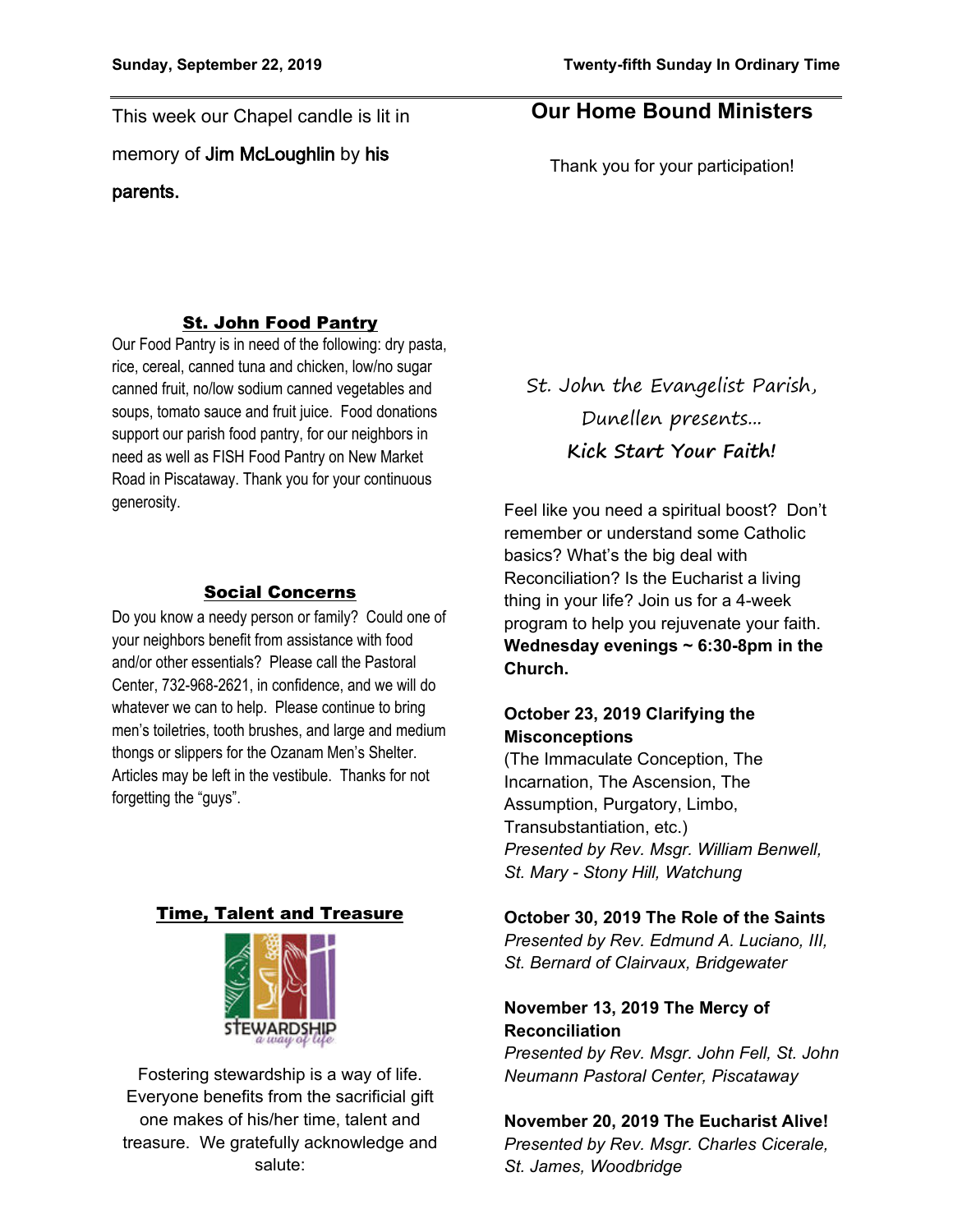during this humanitarian crisis. **Wed., Sep. 25, 7-9 p.m. (**\$20-\$30 as you are able) Facilitator: Rev. Anthony Randazzo. Panelists: Debbie Marulanda (Catholic Charities), Eileen P. Smith, RSM (Sisters of Mercy), Silvia Hernandez (El Centro Hispano-Americano) and Victor Salama (First Friends)



**U.S. Navy Reserve Lt. Michael Bartilotti U.S. Army Pvt. Luke Harshaney U.S. Army Pvt. Raymond C. Pizzigoni U.S. Coast Guard Lt. Ed Sella**

- **U.S. Army Staff Sgt. Paul Frabizzio U.S. Marine Mer. Cpl. Thomas Tyler Lizak**
- **U.S. Army Pfc. Sean Parente**
- **U.S. Marine Pvt. Dante Parente**
- **U.S. Army 2nd Lt. Casey Wenzel**
- **U.S. Army Spec. 4 Timothy Francisco**
- **US Marine LCpl. Stephen Wright**
- **U.S. Marine Pvt. José Citron**

If there are any other military members you would like to be included in our prayers, please contact the Parish Office.

## Mount Saint Mary House of Prayer

**UPCOMING PROGRAMS: Registration required**; call 908-753-2091 or email: [msmhope@msmhope.org.](mailto:msmhope@msmhope.org)

### **WELCOMING THE STRANGER: NEXT STEPS**

Joseph Cardinal Tobin's presentation in April set the tone of how Christ invites all of us who are his disciples to open our hearts to those in need of refuge. This program will be an evening dedicated to discovering concrete ways of responding to the needs of our recent immigrants. A panel of four organizational leaders will describe how they are helping and how you can assist them in their efforts

## 2019 Champions for Catholic Charities Dinner

You are cordially invited to attend the 2019 Champions for Catholic Charities Dinner on Thursday, 10/17 - The Palace at Somerset Park 6:30 p.m. Cocktails - 7:30 p.m. Dinner. \$250 per person.

*Honorees:*

## **Jeffrey S. Chiesa, Esq.**

*Chiesa, Shahinian & Giantomasi, PC; Former U.S. Senator and New Jersey State Attorney General*

### **Reverend Monsignor Joseph M. Curry**

*Director, Office of Ministry to Priests Parochial Vicar, St. Matthias Parish, Somerset*

Your presence at the Champions Dinner will be a visible sign of solidarity for the less fortunate among us while providing much-needed financial support for the vital work of Catholic Charities. For registration and information call 732-562-2432 or email champions@diometuchen.org or visit https://diometuchen.org/champions. Please join us.

## STA/AHR Star Spaghetti Dinner

St. Thomas Aquinas High School will be holding their STA/AHR Star Spaghetti Dinner Fundraiser



for Elijah Patino, born with a rare autoimmune disease, and Andrew Yarus, born with a rare chromosome deletion, on **Thursday, 10/3** from **4:30 pm - 7:00 pm** (Serving begins at 4:30 pm and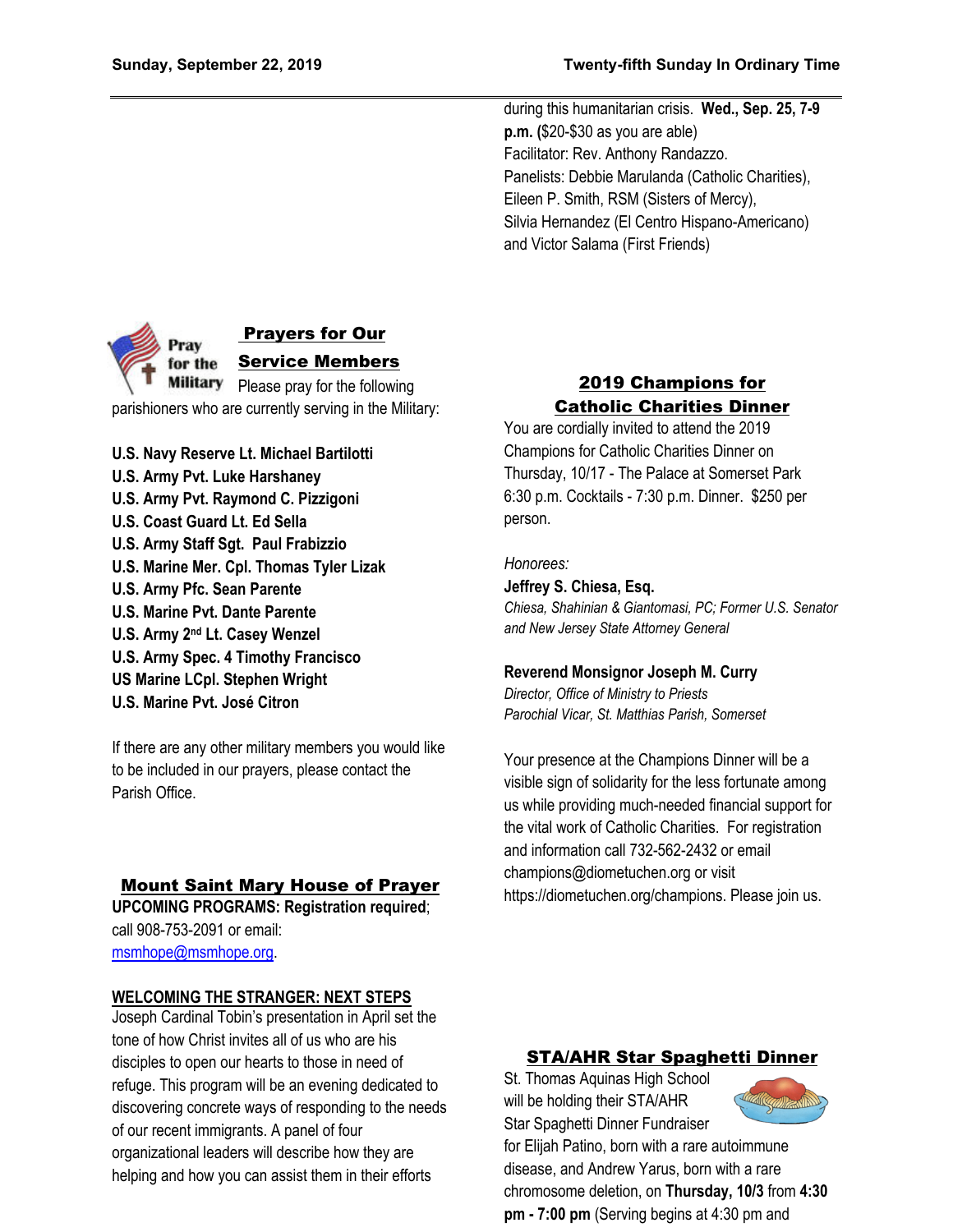continues until 6:30 pm) in the **STA/Bishop Ahr High School Cafeteria, One Tingley Lane, Edison, NJ 08820**. Adults - \$10.00; Students - \$7.00; Children (under 12) - \$4.00. For tickets or info, please call (732) 549-1108 X648

### **Religious Education News**  $\mathbb{S}$

RELIGIOUS EDUCATION is still in need of 2 classroom aides for Tuesdays and 1 classroom aide for Mondays. Classes meet once monthly from 6-8pm.

**If interested please contact Sharon at [stjohnpcl@gmail.com](mailto:stjohnpcl@gmail.com) or call the Religious Education Office at (732) 968 - 0233.**



#### Take a Walk, Save a Life!

Come join the Walk for Life on **Saturday, 10/12, 9am-12pm, Merrill Park, Iselin (Rain or Shine)**, benefitting the lifesaving work of Life Choices Resource Center. CCD Hours! DJ, Refreshments, Games – Family Fun. No Distance or Time Restrictions! Don't walk alone … create your own TEAM! Be a HERO and Make the Difference in the Life of an unborn child*.* Register today @ [www.LifeChoicesRC.com](http://www.lifechoicesrc.com/) or download a pledge form. \$200 raised provides 1 free ultrasound!Call (732) 516-0911 or TEXT with Questions

### A FRESH PERSPECTIVE ON THE SUNDAY READINGS

**HIS WORD TODAY** *by Rev. William J. Reilly*

## **Twenty-fifth Sunday in Ordinary Time September 22, 2019**

**"First of all, I ask that supplications, prayers, petitions, and thanksgivings be offered for everyone, for kings and all in authority, that we may lead a quiet and tranquil life in all devotion and dignity. This is good and pleasing to God our Savior, who wills everyone to be saved and to come to knowledge of the truth."**

Perhaps there is no clearer summary of what our prayer life should be like, than this directive of Paul to his disciple and companion. We are asked to move from prayer for myself to prayer for others, offering gratitude for His goodness to me and asking blessings for others.

As I respond to the Spirit's directive in my prayer I include praise, thanksgiving, and gratitude, my needs and the needs of others, seeking and offering forgiveness. There are many models of great and holy people teaching by example their way of prayer. Return to the Lord's prayer and find all these elements in the words we recite so often, yet sometimes fleetingly.

That is why Paul's reminder today begins with 'first of all...'